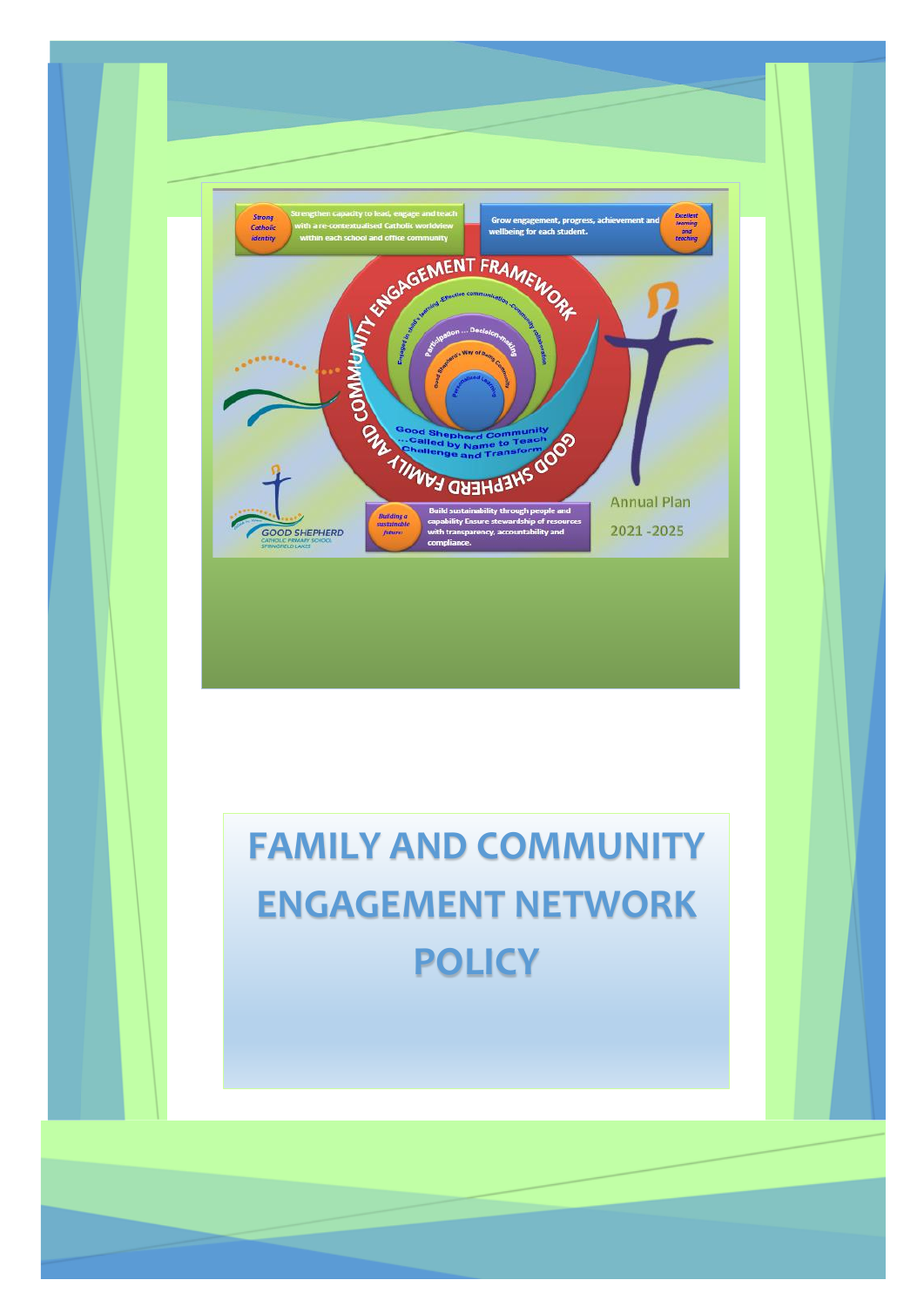# *Contents*

| <b>History</b>               | $\overline{2}$ |
|------------------------------|----------------|
| Introduction                 | $\overline{2}$ |
| Overview                     | 3              |
| Purpose                      | 4              |
| <b>Rationale</b>             | 4              |
| <b>Terms</b>                 | 5              |
| <b>Values</b>                | 5              |
| <b>Learning and Teaching</b> | 6              |
| <b>Community Engagement</b>  | 6              |
| Implementation               | 7              |
| <b>Parent Involvement</b>    | 8              |
| <b>Meetings</b>              | 8              |
| <b>Accountability</b>        | 8              |
| <b>Policy Review</b>         | 9              |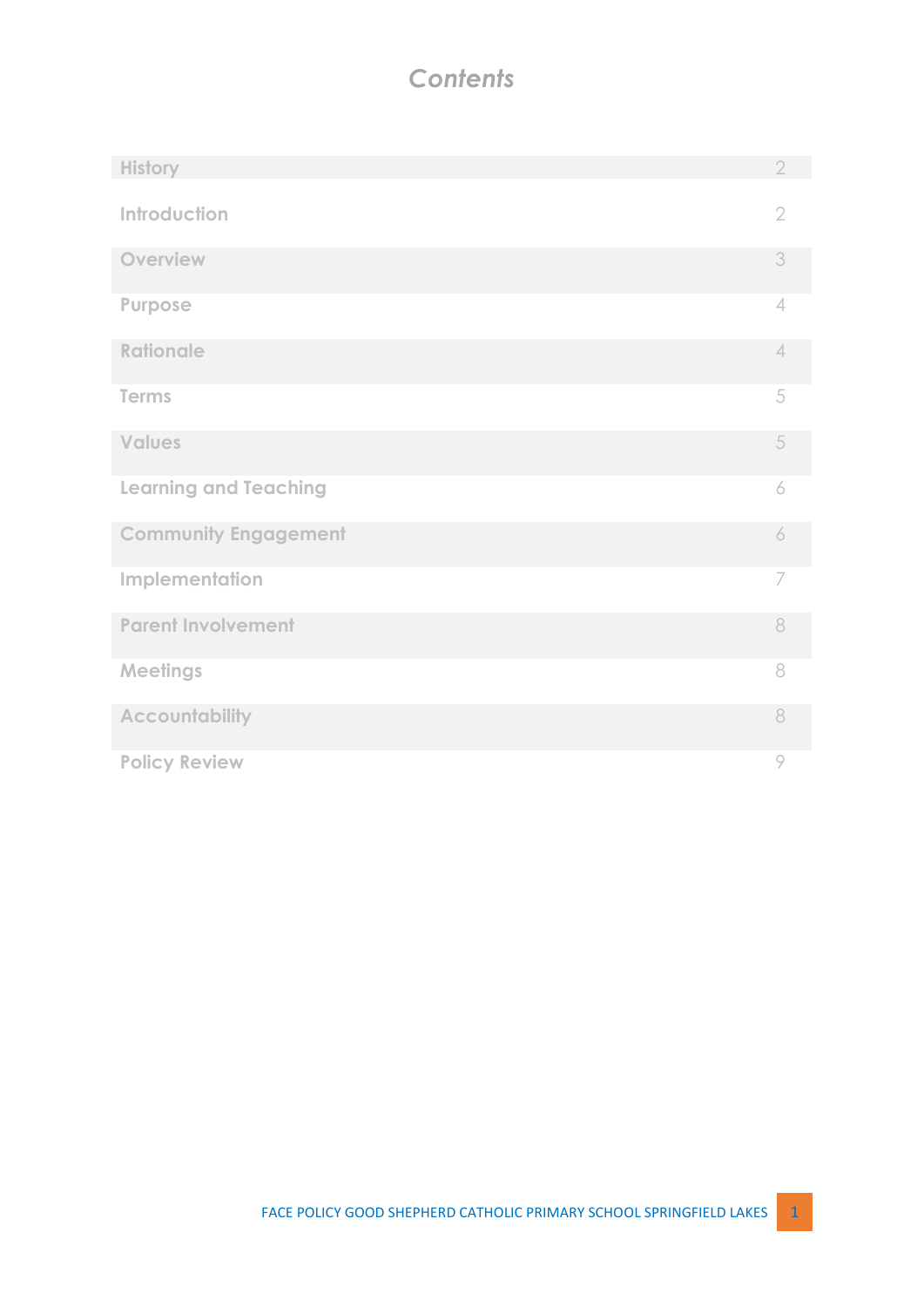

# **FAMILY AND COMMUNITY ENGAGEMENT NETWORK (FACE**)

*Catholic schools commit to nurturing active partnerships with families and providing parents and caregivers with opportunities to participate in the life of the school community. The student's learning journey is enriched through positive and reciprocal relationships.* 

## **HISTORY**

A group of parents participating in the workshops over our first year of operation in 2013 provided the following information which assisted in formulating the FACE Network policy which was presented at the FACE Meeting on 12 November 2014. The story continues to be told.

Parents believed that: -

- FACE gives families a voice regarding involvement in their child/children's education
- FACE provides a welcoming spirit of involvement minus the obligation
- FACE is a shared responsibility and equity
- FACE provides opportunities to spread the word
- FACE provides an open communication
- FACE has a focus on Professional Development
- FACE suggests that when parents are involved, children are proud and they are learning.

## **INTRODUCTION THE ALICE SPRINGS EDUCATION DECLARATION The Education Goals for Young Australians**

Improving educational outcomes for all young Australians is central to the nation's social and economic prosperity and will position young people to live fulfilling, productive and responsible lives. The Declaration has two distinct but interconnected goals:

Goal 1: The Australian education system promotes excellence and equity

Goal 2: All young Australians become:

- Confident and creative individuals
- Successful lifelong learners
- Active and informed members of the community

Achieving these education goals is the responsibility of Australian Governments and the education community in partnership with young Australians, their families and carers and the broader community.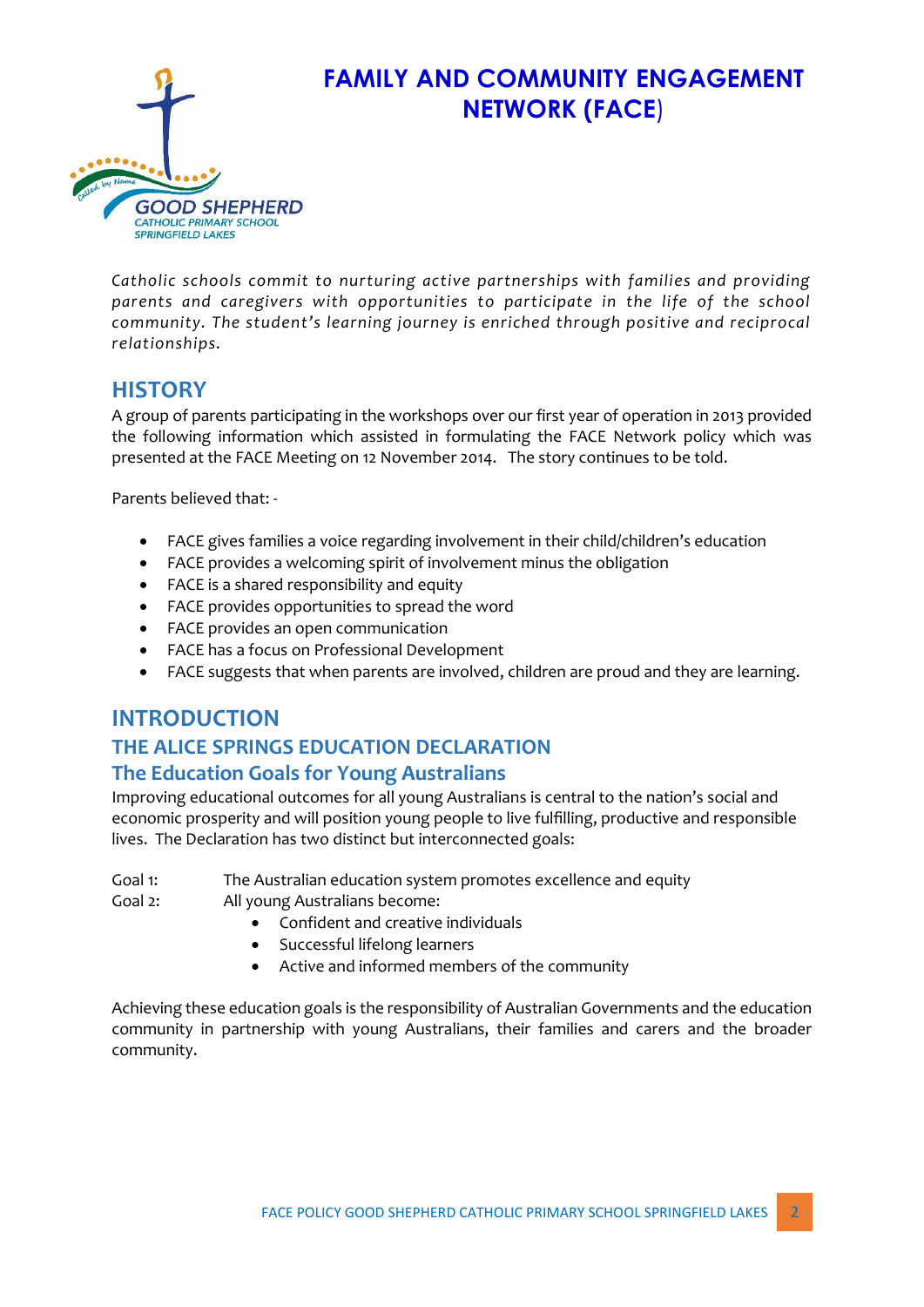#### **Developing Stronger Partnerships**

Parents, carers and families are the first and most important educational influence in a child's life. They have a critical role in early development, including social, emotional, intellectual, spiritual and physical wellbeing. They instil attitudes and values that support young people to access and participate in education and training and contribute to local and global communities. It is critical for the education community to work in partnership with parents, carers and families to support a child's progress through early learning and school.

Partnerships create opportunities for young Australians to connect with their communities, business and industry and support the development and wellbeing of young people and their families. These connections and associations can facilitate development, training and employment opportunities, promote a sense of responsible citizenship and encourage lifelong learning. These partnerships should aim to enhance learner engagement, progress and achievement.

In particular, the development of partnerships and connections with Aboriginal and Torres Strait Islander communities will greatly improve learning outcomes for Aboriginal and Torres Strait Islander peoples and benefit all young Australians. Effective partnerships are based on culturally supportive and responsive learning environments.

Welcoming and valuing the local, regional and national cultural knowledge and the experiences of Aboriginal and Torres Strait Islander peoples will help the education community to build authentic partnerships with local communities and teach young Australians the value of our nation's rich history. More importantly, it will foster a culturally supportive learning environment where all young Australians can thrive educationally and in all facets of life.

**Australian Governments commit to building partnerships that support learners' progress through the education system, and to provide them with individualised, high quality learning opportunities and experiences, and personal development. Further, Australian Governments commit to fostering these** 

#### **THE FAMILY**

*"The family, as the fundamental and essential educating community, is the privileged means for transmitting the religious and cultural values which help the person to acquire his or her own identity. Founded on love and open to the gift of life, the family contains in itself the very future of society." 1* Familiaris Consortio 1981 Pope John Paul 11.

Home and school support each other in their distinctive roles in relation to the education of children and young people. Therefore, Good Shepherd Catholic School values the engagement of our families as part of our family network group which is known as *Family and Community Engagement Network* (FACE).

#### **OVERVIEW**

This policy reflects Good Shepherd's Mission Statement: "*by embracing stewardship as a way of life, sharing our time, talents and treasure".* Therefore, this policy is concerned with a whole school approach to members of the school community through an understanding of the core of our Catholic Identity that is Good Shepherd. That is, embracing stewardship as a way of life. As a stewardship community, we show our faith, love and appreciation for God, and the many blessings he has bestowed upon us, by giving back to others. We give to God not only our treasure, but our time and talent as well. By living a stewardship way of life, we are each examples of the presence of God in our daily lives.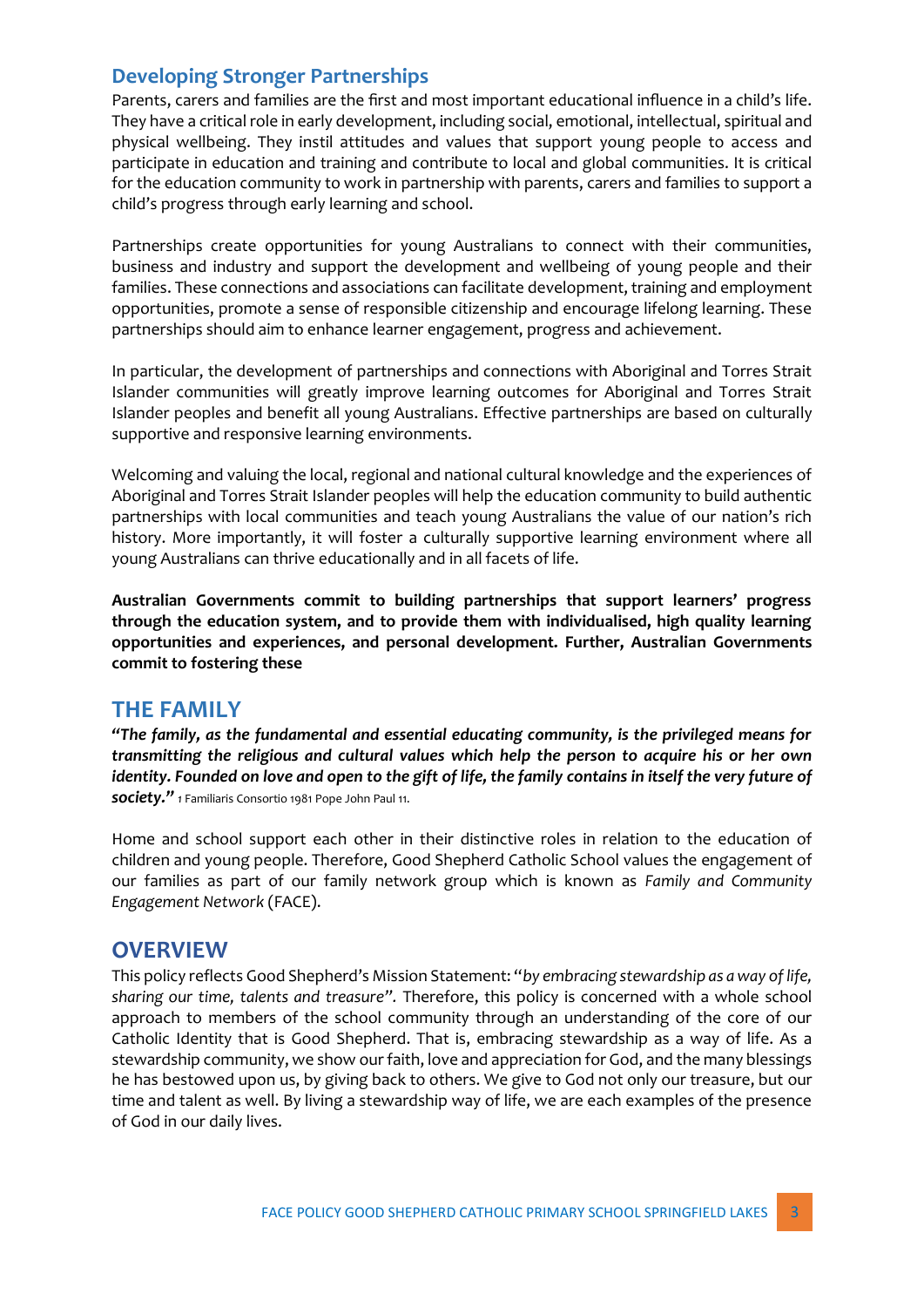Stewardship begins with a profound recognition that God has lovingly given us our home, this world, and all that we possess and all that we are.

After Jesus had washed their feet... he said *"Do you understand what I have done to you? You call me Master and Lord, and rightly; so I am. If I, then, the Lord and Master, have washed your feet, you should wash each other's feet. I have given you an example so that you may copy what I have done to you."* John 13:12-15.

#### **PURPOSE**

Every school community has a range of ways of engaging with families and the wider school community. It is Good Shepherd's purpose to develop and support a sustainable and effective partnership between all members of the school community, including teachers, families and students. We have developed a Framework that reflects the goals of the FACE Network that is aligned to Brisbane Catholic Education's Strategic Priorities.



#### **RATIONALE**

Parents/caregivers, school staff and pastors have differing responsibilities within the school community. Catholic schools value relationships which sustain and nurture the partnerships between family and school. *This relationship depends on the acceptance of mutual responsibility and recognition of each other's family heritage, culture, experiences and skills that each brings to the relationship. Such partnerships need to be based upon mutual respect. Schools and parents share a common goal – the holistic development of their students. 2* 

Parents are the first educators of their children and they continue to influence their children's learning and development during the school years and long afterwards. Schools have an important responsibility in helping to nurture and teach future generations and families trust schools to provide educational foundations for their children's future.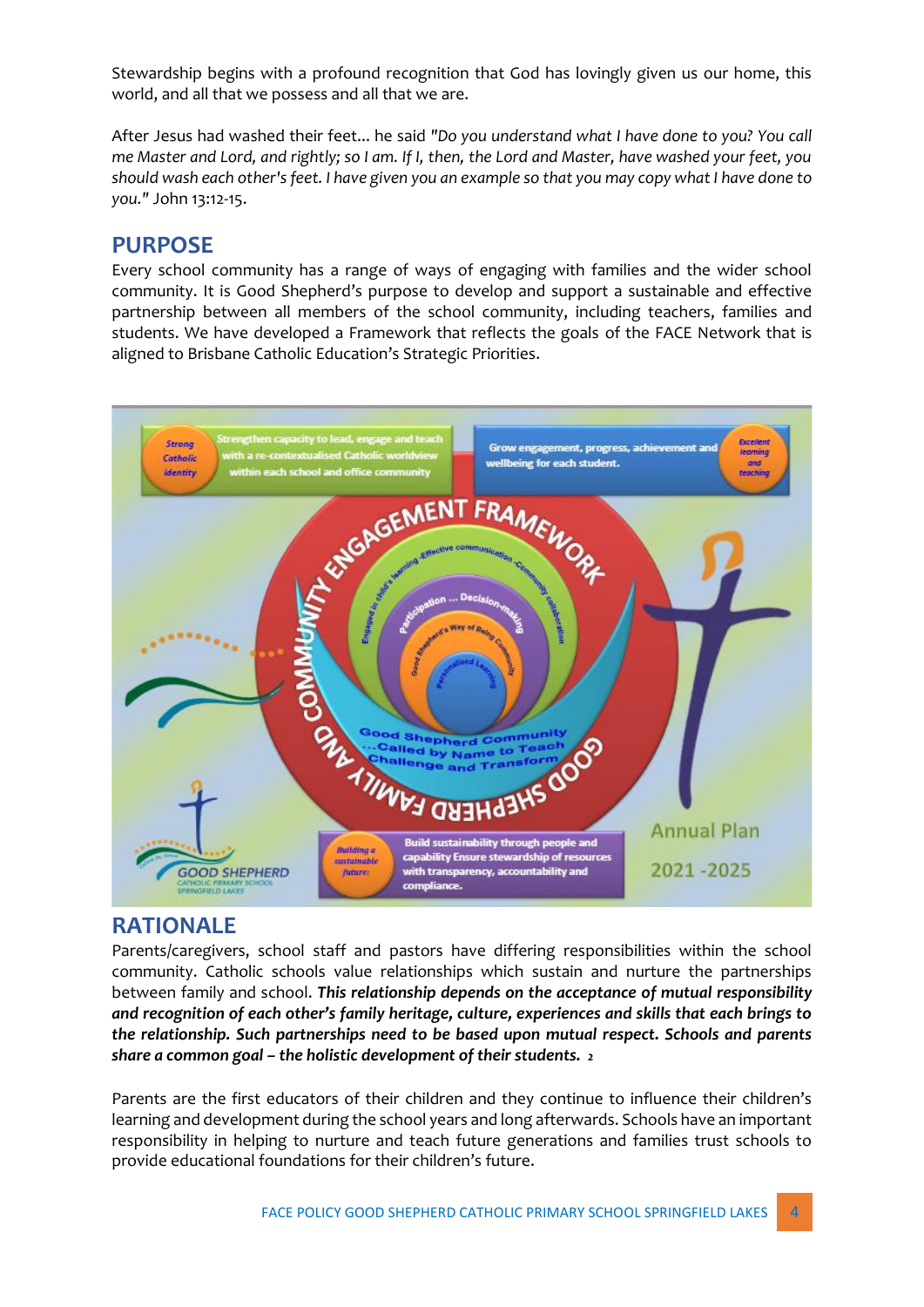Research demonstrates that effective schools have high levels of parental and community involvement. This involvement is strongly related to improved student learning, attendance and behaviour. Family involvement can have a major impact on student learning, regardless of the social or cultural background of the family.

Family involvement in schools is therefore central to high quality education and is part of the core business of schools. Good Shepherd values parental involvement as volunteers in every aspect of the life of Good Shepherd Catholic Primary School.

#### **TERMS**

The word 'engagement' for *Good Shepherd Catholic Primary School* community focuses on communication or information delivery, consultation, involvement and collaboration in decisionmaking, and empowered action in informal groups or formal partnerships.

The word 'community' for Good Shepherd focuses on the religious understanding of community which is inclusive, welcoming and promotes and lives out the Gospel Values of Jesus. We have as our guide, *"Good Shepherd's Way of Being Community".*

*'Community engagement'* is therefore a planned process with the specific purpose of working with identified group of people, namely our families of Good Shepherd. We include in this group, Our Lady of the Southern Cross Parish, St Augustine's College, the wider Springfield community, Brisbane Catholic Education Office, Centacare and Brisbane Catholic Archdiocese. The linking of the term 'community' to 'engagement' serves to broaden the scope, shifting the focus from the individual to the collective, with the associated implications for inclusiveness to ensure consideration is made of the diversity that exists within our community.

## **VALUES**

#### **Participation**

- Families are actively welcomed in the life of the school and encouraged to contribute to the liturgical life, teaching and learning, pastoral care, policy making, resourcing and voluntary assistance.
- Families have opportunities to contribute their knowledge and skills to engage with their children's learning, to support the school's goals and to promote the principles of Catholic education.
- Commitment to processes of open reciprocal communication is evident in developing the partnership within the school community where *Good Shepherd's Way of Being Community*  forms part of who we are as a community.
- Our families are integral to the process of school renewal, including both review and future planning which occurs during meetings and committees.
- The responsibility of policy implementation rests with the principal in collaboration with relevant groups.
- *Family and Community Engagement Network* exist to further develop the partnership between home and school, playing a vital role in promoting family engagement.
- Families support *Good Shepherd Catholic Primary School* financially, in accordance with their capacity.
- Good Shepherd Catholic Primary School is accountable to our community with transparent processes in leadership, religious education, curriculum, pastoral care, funding and resourcing.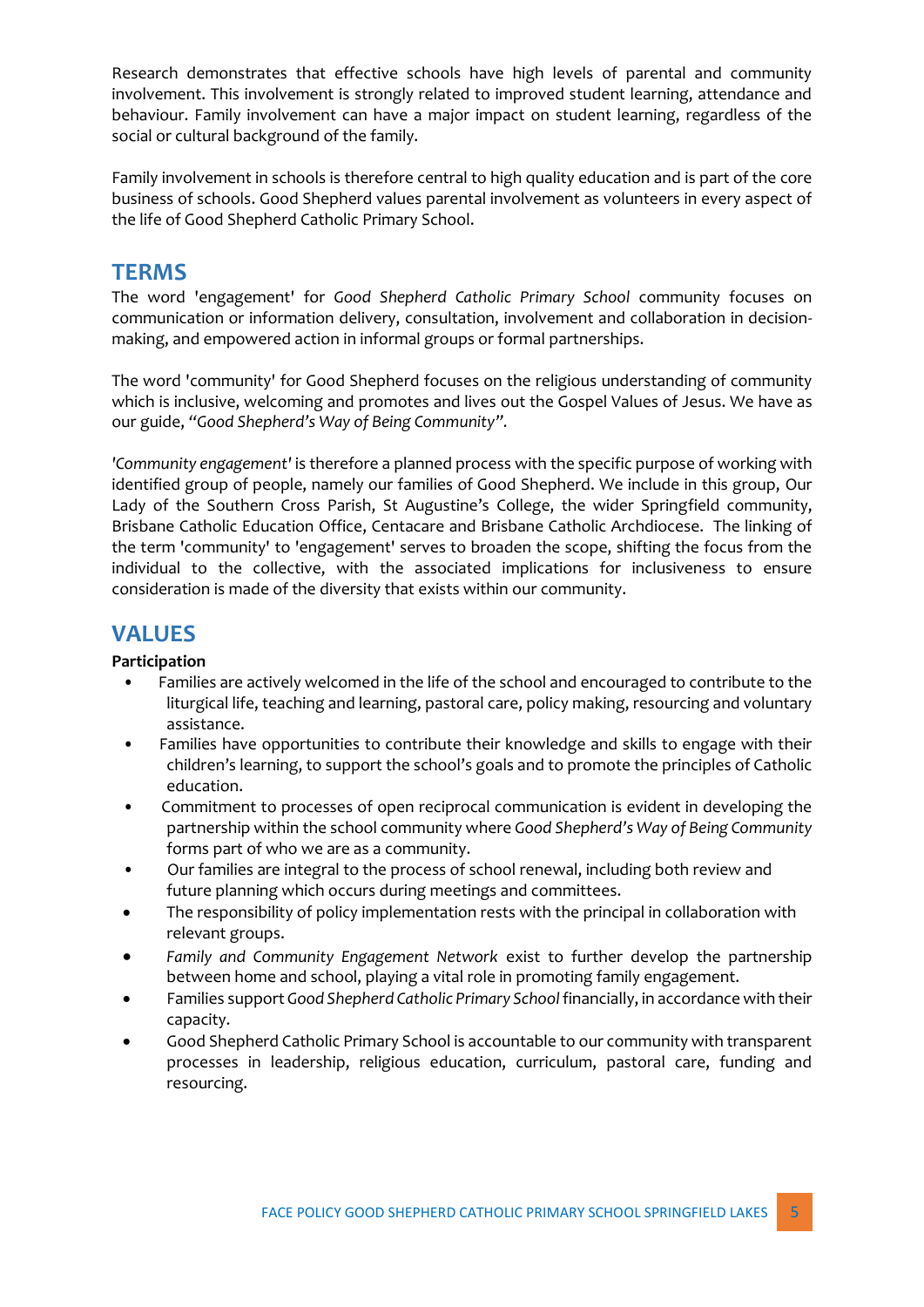# **LEARNING AND TEACHING**

- Families are informed of contemporary curriculum directions and educational programs.
- Good Shepherd provides professional development for all families.
- Good Shepherd communicate regularly with families and carers regarding their child's learning, development and wellbeing.
- Good Shepherd explore interactive ways to connect families with student learning.

# **COMMUNITY ENGAGEMENT**

- Staff and parents understand, respect and support one another in their varying roles and responsibilities and so give true witness to the values of the Catholic faith.
- Good Shepherd support families to understand that the school is a faith community within the context of the local church.
- Good Shepherd families work together to educate the students to become faith-filled, responsible citizens who contribute to a better world.

Community engagement can take many forms and covers a broad range of activities. Some examples of community engagement undertaken by Good Shepherd include:

- Informing the community of policy directions of Brisbane Catholic Education, Archdiocese, State and Federal Governments.
- Consulting with the community as part of a process to develop policy, build community awareness and understanding.
- Involving the community through a range of mechanisms to ensure that issues and concerns are understood and considered as part of the decision-making process.
- Collaborating with the community by developing partnerships to formulate options and provide recommendations.
- Empowering the community to make decisions and to implement and manage change.
- Meeting several times during the year for the purpose of consultation, planning and decision making for the common good of Good Shepherd
- Involving Good Shepherd in the wider community events
- Promoting and fostering the Catholic identity of FACE in supporting Catholic education at Good Shepherd.
- Providing support for prayerful reflection and faith development opportunities for parents through attendance at Lenten programs, school and Parish Liturgies, Morning Prayer, Annual Retreat;
- Developing relationships with FACE through Our Lady of the Southern Cross Parish, St Augustine's College, Brisbane Catholic Education Office, Centacare and other relevant bodies to work collaboratively to further the mission of the Church;
- Recognising the voice for Catholic school parents at a school, state and federal level;
- Actively seek representation on key committees and reference groups
- Supporting the increasingly complex and diverse need of families especially when there is a need for pastoral care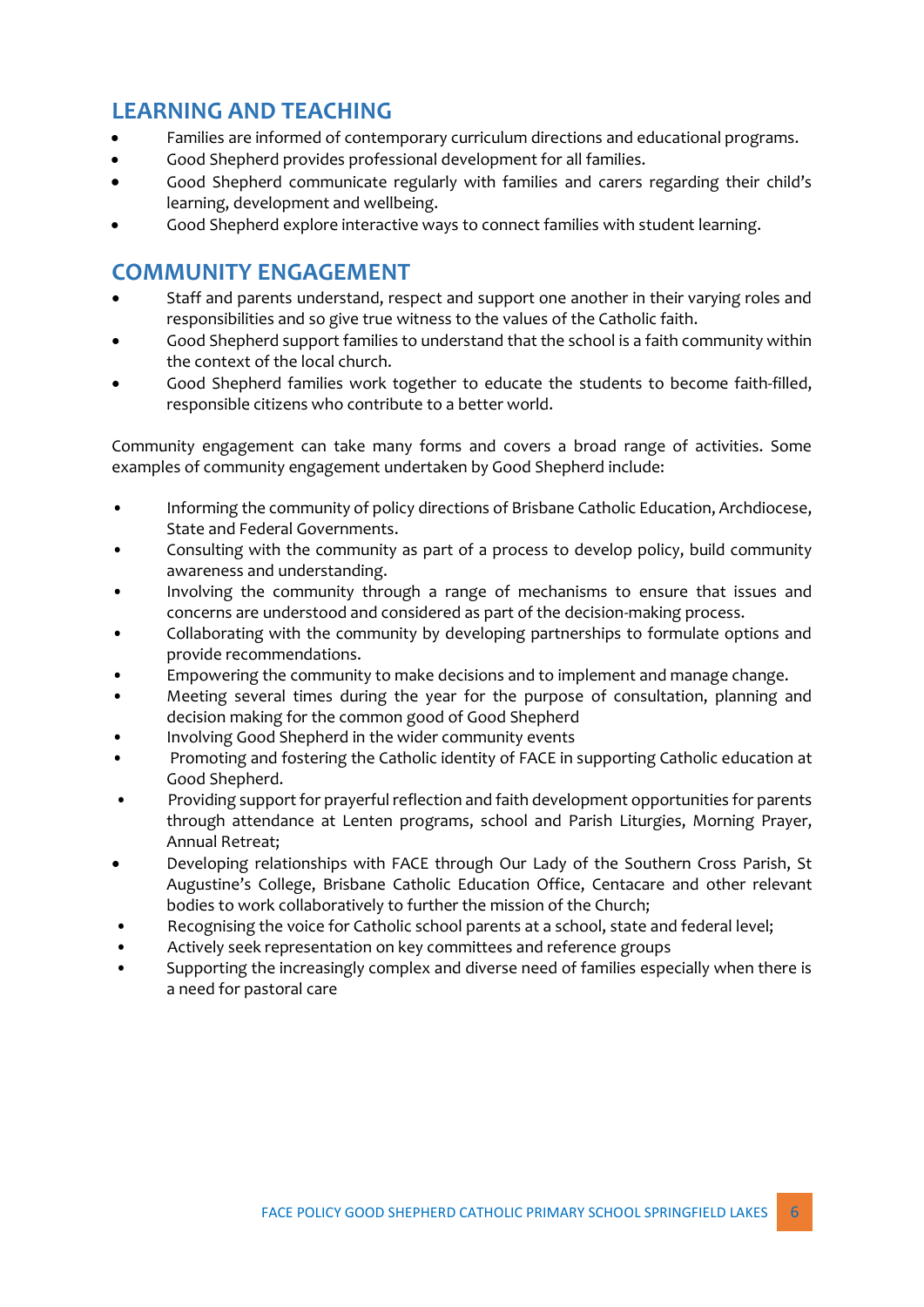#### **IMPLEMENTATION**

Our aim is for the whole school to be involved in building community at *Good Shepherd Catholic Primary School* as part of the wider parish and community situated in Springfield Lakes. We achieve this through:

- ❖ Surveying families for information about their children to build community
- ❖ Providing and facilitating workshops to develop parents' skills in the areas of learning and teaching in order to hold quality conversations with the teachers.
- ❖ Providing parents with *Good Shepherd's Way We are Being Community* as a way forward for who we are as part of a community.

FACE seeks to create directions for Good Shepherd's families to support new initiatives. This model replaces the model of the Parents and Friends and School Boards, in-order to:

- o Stimulate an active interest in the life of the school,
- o Foster a spirit of positive fellowship amongst parents, staff and friends of the school,
- $\circ$  Promote a spirit of genuine cooperation between parents, staff and students of the school,
- o Provide financial assistance for the development of the school's facilities and teaching resources.
- o Provide a pathway for parents to be involved in supporting the school.
- o Help in the Tuckshop
- o Attend parent-teacher interviews
- o Join the FACE Network group
- o Be involved in the various support groups under the following areas

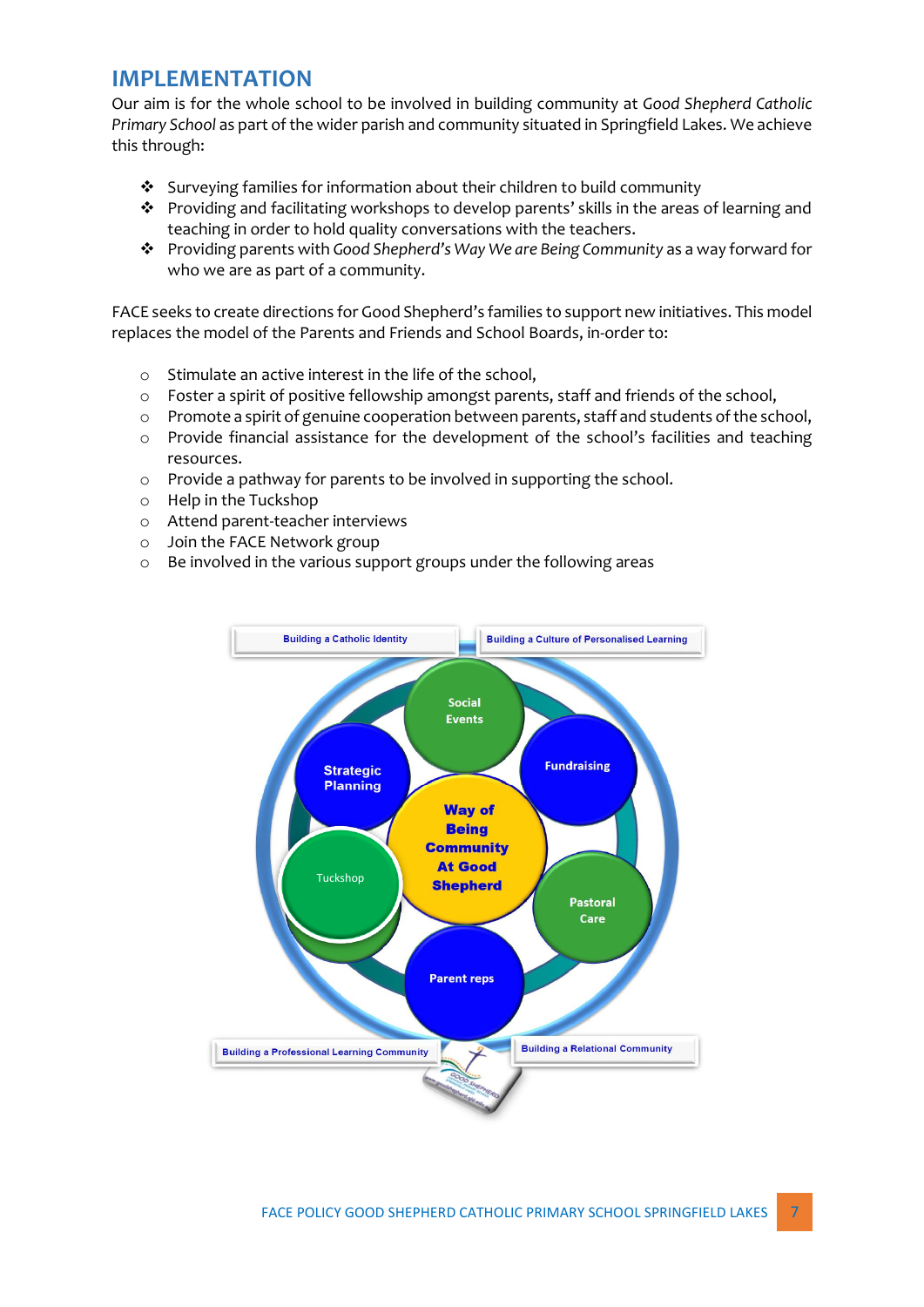## **PARENT INVOLVEMENT**

When parents ask what they can do to help their child? Good Shepherd's response is *'be interested in everything that they do and above all, as often as parents can, be there to watch them in action in this most exciting phase of their life*'.

There are many ways in which our parents are involved in the child's/children's educational journey at Good Shepherd. These include:

- Becoming involved in your child's education at school
- Asking the children what they learnt at school today
- Helping the children to meet assessment task deadlines by helping them set goals, manage their time better
- Reinforcing the expectations of the school in relation to uniform, behaviour and work ethic
- Coming along and watching the children perform in their cultural or physical activities
- Participating in the Student Protection and Volunteers Workshop
- Volunteering in your child's classroom
- Attending school Liturgies (Community Prayer Gatherings)
- Attending school events, including sports/carnivals
- Attending school information evenings
- Taking an interest in what the children are doing at school (both in and out of the classroom).

#### **MEETINGS**

Our *Family and Community Engagement* (FACE) meetings are held once a term or when required for the purpose of consultation, planning, implementation of policies, special celebrations and events. Meetings are held either in the morning, afternoon or/and evening. Minutes of the meeting are placed in the following newsletter. Minutes are typed by a member of FACE/Leadership Team.

#### **ACCOUNTABILITY**

Together with the Leadership Team and staff of Good Shepherd, the FACE Network group respect, value and involve family engagement as partners and decision-makers in our school's continuous strategic planning in consultation and collaboration with the Principal and the Leadership Team. FACE members are encouraged to collaboratively:

- Review policies regarding school involvement with families
- Involvement in Internal, External Reviews, Annual Strategic Plan
- Create family engagement activities that respect the various cultures, languages, practices and customs; and build inclusive relationships among families through bridging economic and cultural barriers that is compassionate and hospitable.
- Promote consistent and effective two-way communication between all family members and school personnel as part of building a Catholic Community.
- Design a range of meaningful opportunities for parents and families to be involved in *Good Shepherd's Way of Being Community* that reflects our *Catholic Identity and Visible Learning.*
- Create a welcoming and supportive school environment for parents and families that is child-centred and family-strengthening.
- Support Good Shepherd's endeavours in fundraising for the common good of our educational goals that reflect the Australian Curriculum and Brisbane Catholic Education goals on contemporary learning.